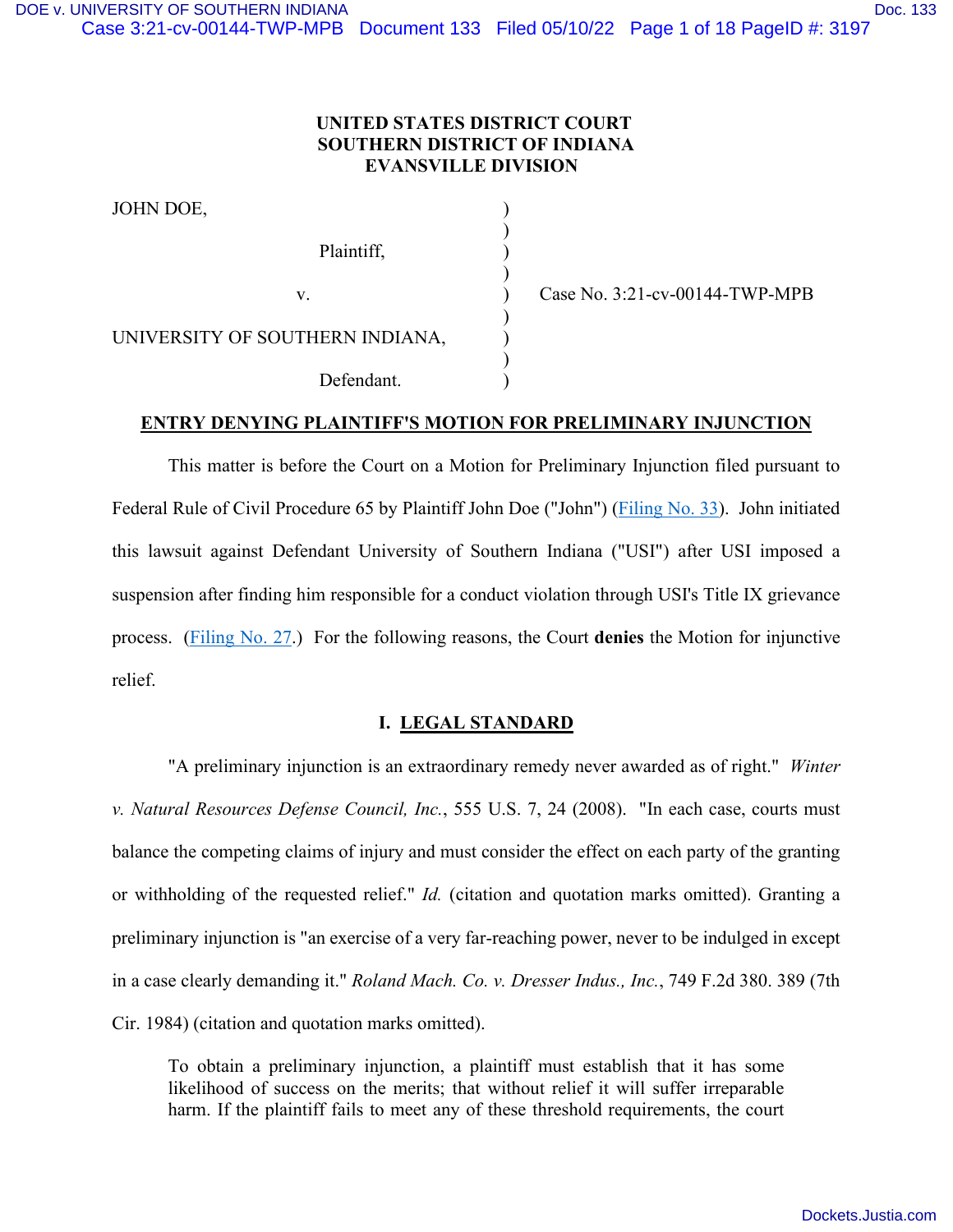must deny the injunction. However, if the plaintiff passes that threshold, the court must weigh the harm that the plaintiff will suffer absent an injunction against the harm to the defendant from an injunction, and consider whether an injunction is in the public interest.

*Geft Outdoors, LLC v. City of Westfield*, 922 F.3d 357, 364 (7th Cir. 2019) (citations and quotation marks omitted). Courts in the Seventh Circuit employ a sliding scale approach where the greater the likelihood of success, the less harm the moving party needs to show to obtain an injunction, and vice versa. *Girl Scouts of Manitou Council, Inc. v. Girl Scouts of the United States of America, Inc.,* 549 F.3d 1079, 1086 (7th Cir. 2008).

### **II. BACKGROUND**

John is a nineteen-year-old male, who is currently a sophomore at USI. [\(Filing No. 51 at](https://ecf.insd.uscourts.gov/doc1/07318932808?page=1)  [1-2.](https://ecf.insd.uscourts.gov/doc1/07318932808?page=1)) He is majoring in Business Administration and is currently receiving academic and athletic scholarships. *Id.* at 2. During the fall 2020 semester, John met a female, Jane Doe ("Jane"), who was also a freshman student. [\(Filing No. 58 at 3-4.](https://ecf.insd.uscourts.gov/doc1/07318956991?page=3)) The two became "best friends" during their freshmen year, spending significant time together and communicating frequently. John and Jane lived in separate dormitories that were located right next to each other. *Id.* at 4.

The evening of November 13, 2020, and the morning of November 14, 2020, John, Jane, Jane's roommate, two suitemates, and a few other friends were hanging out and drinking. [\(Filing](https://ecf.insd.uscourts.gov/doc1/07318956991?page=4)  [No. 58 at 4.](https://ecf.insd.uscourts.gov/doc1/07318956991?page=4)) Jane was one of the people drinking but John maintains that he did not drink that evening. *Id.* Most of the drinking and socializing took place in Jane's residence hall, specifically the common room she shared with her suitemates. *Id.* On that night, John, Jane, and the others gathered at Jane's on-campus apartment, frequented a Taco Bell located off-campus, and then returned to Jane's residence hall where the socializing and drinking continued. *Id.* John alleges that when the group returned to campus from Taco Bell, he went back to his residence hall alone.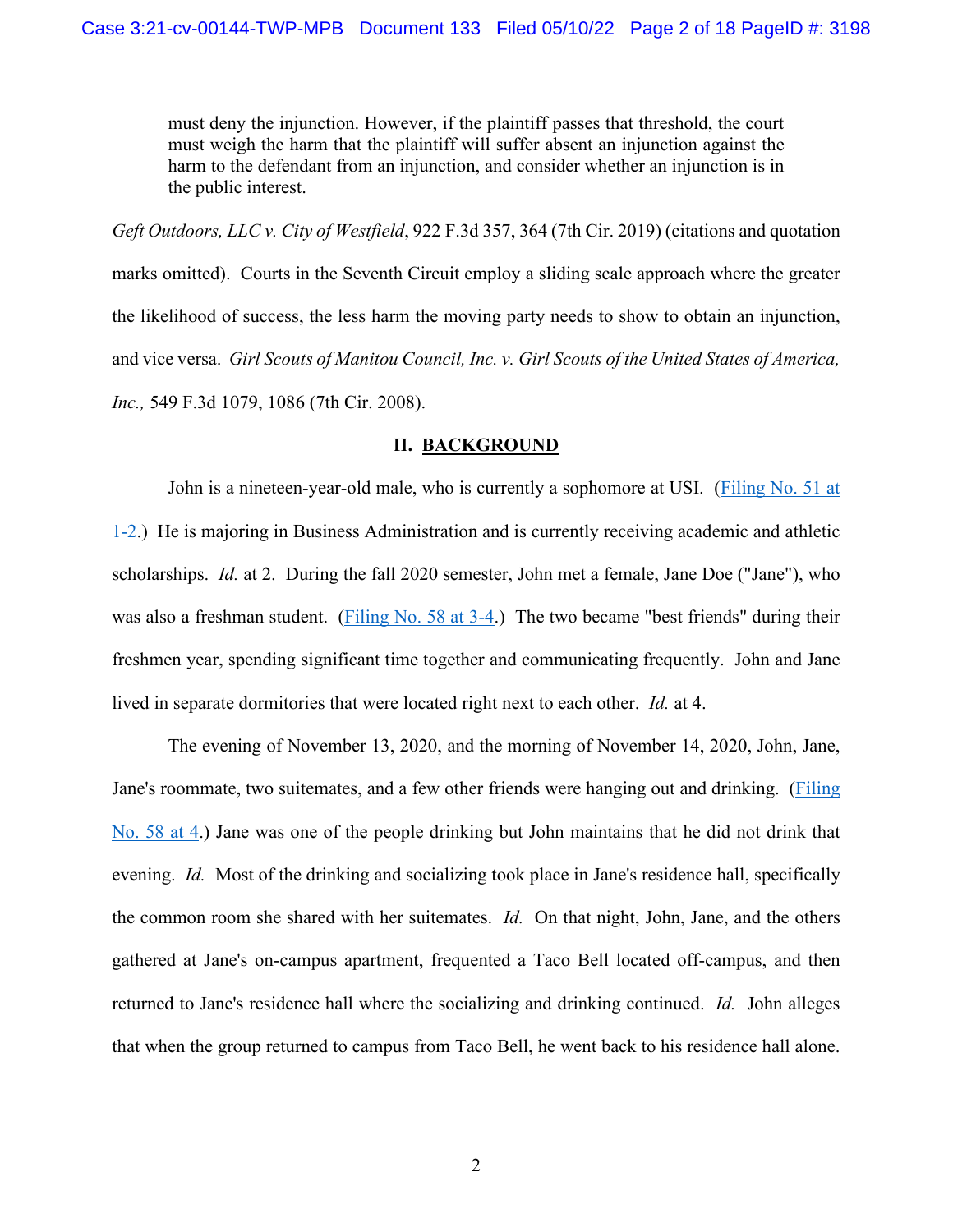*Id.* Around 2:00 a.m. on November 14, 2020, John received a Snapchat message from Jane asking him to come up to her dorm room and he complied. *Id.*

At some point after returning to Jane's apartment, Jane alleges that John joined her in her bed and proceeded to touch her breasts and finger her vagina without her consent. *Id.* John denies that he was ever in Jane's bed with her on November 14, 2020, and he denies any sexual touching on that date. *Id.* at 5. John does not dispute Jane's level of intoxication and that he helped her get into her bed on November 14, 2020. *Id.* But according to John, after helping put Jane to bed, he joined the others in the common room. (Filing No.  $51$  at 2.) At some point after that, John reported that Jane woke up, got out of bed, and joined the others in the common room. *Id.* John reported that at approximately 6:30 a.m. on November 14, 2020, Jane went to a nearby McDonald's with some of the other individuals while he stayed and slept in the common room until later in the day. *Id.*

After the alleged incident, John and Jane continued to communicate frequently, attended at least one off-campus party together, and John visited Jane's apartment at least once. *Id.* They also communicated during USI's winter break. *Id.* at 3. After the break, John returned to campus but Jane was delayed due to COVID-19. *Id.* After Jane returned to campus, John and Jane continued to communicate, including Jane demanding that John repay some money that he had previously borrowed from her. *Id.*

On February 11, 2021, Jane had a panic attack and disclosed to her roommates that John had "fingered her" without her consent on the morning of November 14, 2021. *Id.* Jane's roommate called USI's Public Safety Office the same day and reported that Jane had been sexually assaulted by John. *Id.* A USI public safety officer and a deputy from the Vanderburgh County Sheriff's Office interviewed Jane in her apartment and each officer prepared a separate report. *Id.*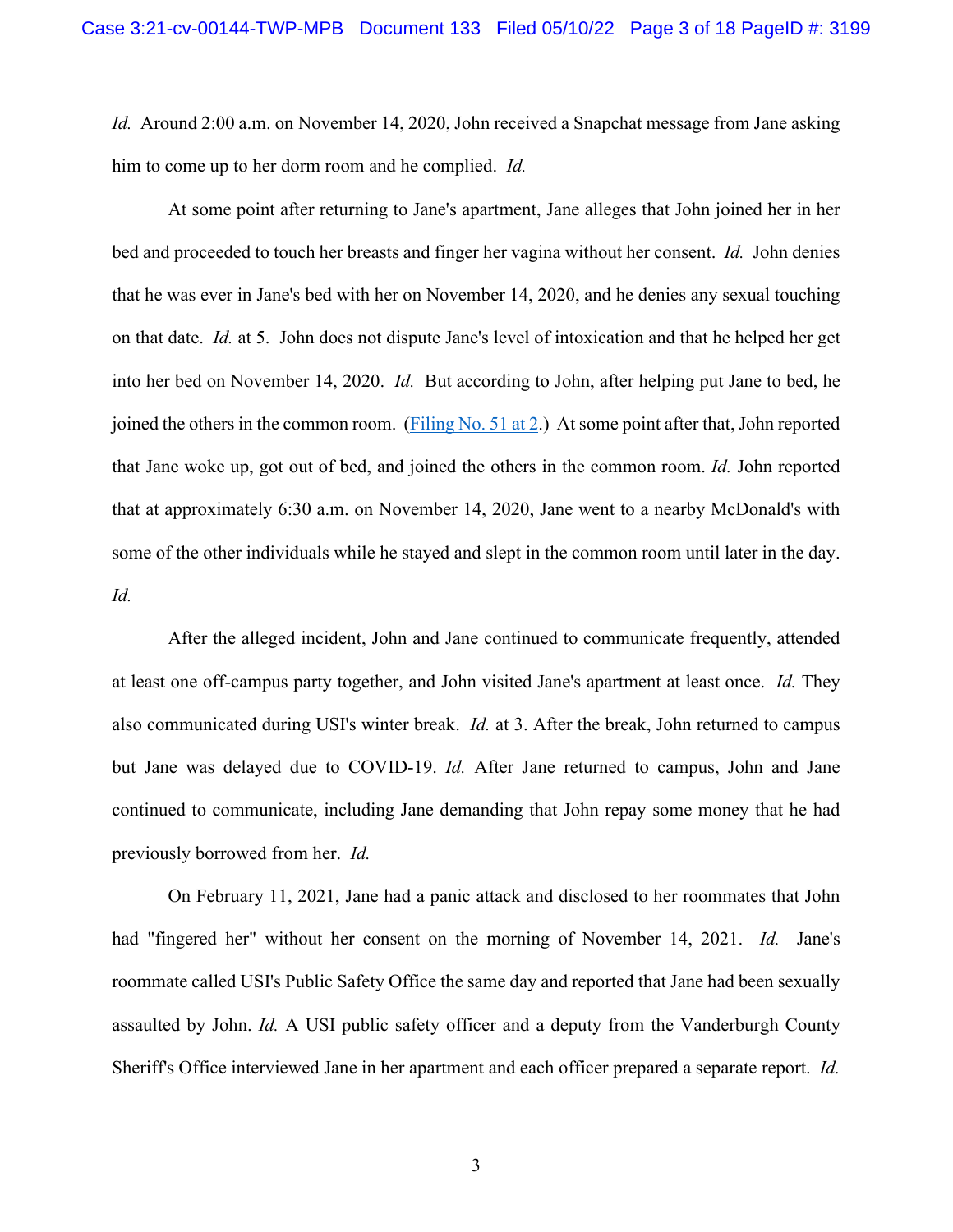at 4. On February 25, 2021, Jane submitted a written complaint to USI's Title IX Office alleging that John had sexually assaulted her in her campus dorm room on the morning of November 14, 2020. [\(Filing No. 58 at 6.](https://ecf.insd.uscourts.gov/doc1/07318956991?page=6))

 On March 26, 2021, USI sent written notice of the complaint to John. [\(Filing No. 51 at 5-](https://ecf.insd.uscourts.gov/doc1/07318932808?page=5) [6.](https://ecf.insd.uscourts.gov/doc1/07318932808?page=5)) John alleges that the notice did not include the specific allegations of sexual assault, that USI refused to give him a copy of Jane's complaint, and that USI withheld other facts. *Id.* at 6. USI designated Demetrius Peterson ("Mr. Peterson"), a lawyer from Husch Blackwell, to act as the Title IX Investigator for Jane's complaint. [\(Filing No. 58 at 7.](https://ecf.insd.uscourts.gov/doc1/07318956991?page=7)) As a part of his investigation, Mr. Peterson interviewed both John and Jane, as well as other individuals, and collected documents from each of them. *Id.* Mr. Peterson completed his final Investigation Report on July 15, 2021. [\(Filing No. 51 at 7.](https://ecf.insd.uscourts.gov/doc1/07318932808?page=7))

On July 26, 2021, USI gave written notice to John that a hearing on Jane's complaint would take place. [\(Filing No. 58 at 9.](https://ecf.insd.uscourts.gov/doc1/07318956991?page=9)) In the notice, USI stated that it would be appointing three people from Grand River Solutions to serve as the hearing panel. *Id.* Grand River Solutions is an independent firm that specializes in Title IX services. *Id.* The three representatives would conduct the panel hearing, render a written responsibility determination and, if applicable, issue a sanction determination. *Id.* By this time, John had retained counsel. On August 2, 2021, USI emailed John and his counsel with a copy of the hearing agenda which outlined the procedural order of events for the upcoming hearing and a copy of USI's Statement of Rights and Process which governed the hearing procedure and rules of decorum. *Id.* at 10. After receiving the letter, John and his counsel met with USI's Interim Title IX Coordinator on August 3, 2021. *Id.* at 11. During the meeting, the parties discussed the procedure for the upcoming panel hearing and answered questions posed by John and his counsel. *Id.*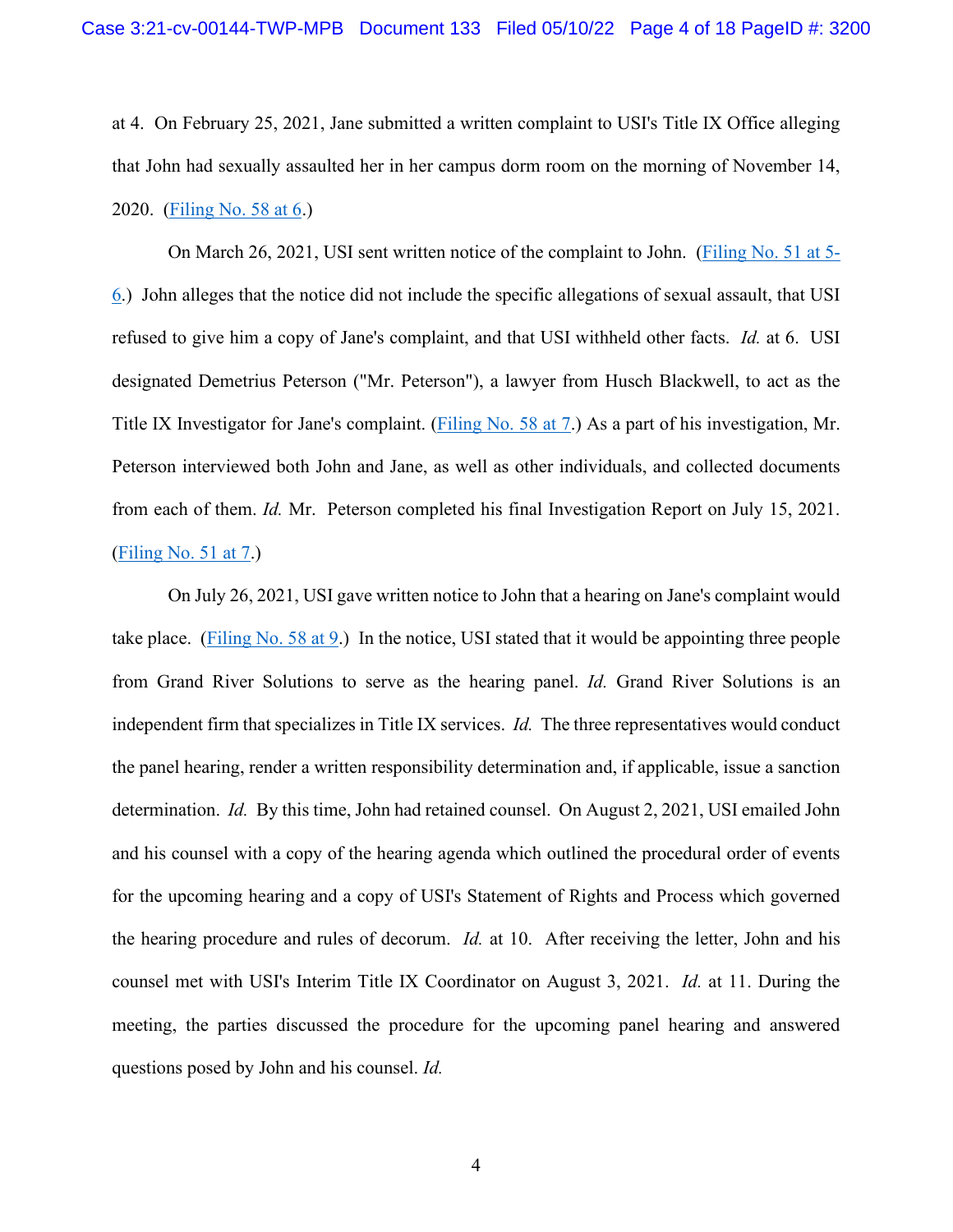The hearing was held on August 4, 2021. *Id.* The hearing was conducted via Zoom and lasted approximately five and a half hours excluding breaks. *Id.* The hearing included questioning of Jane, John, and two witnesses, Jane's roommate and one of her suitemates. *Id.* During the hearing, John's counsel was given the opportunity to cross-examine Jane and the two witnesses. *Id.* At the conclusion of the hearing, the decision-makers advised the parties that they would "deliberate in private to determine based on the preponderance of the evidence whether a policy violation has been committed" and would then issue a written determination decision to the parties. *Id.* at 11-12.

On August 25, 2021, USI sent John an email with the panel's written decision attached. [\(Filing No. 51 at 16.](https://ecf.insd.uscourts.gov/doc1/07318932808?page=16)) Using a preponderance of the evidence standard, the panel found John responsible for committing sexual assault. [\(Filing No. 58 at 16.](https://ecf.insd.uscourts.gov/doc1/07318956991?page=16)) The panel indicated that it reached its decision by relying on the final Investigative Report and appendices, the statements provided by Jane and John during the panel hearing, and the statements provided by witnesses who appeared at the panel hearing. *Id.* The decision also included sanctioning John to the following: (1) suspension, effective fall semester 2021 and eligible to return spring semester 2023; and (2) Title IX Sexual Harassment education following return from suspension. [\(Filing No. 51 at 17.](https://ecf.insd.uscourts.gov/doc1/07318932808?page=17))

On September 1, 2021, John submitted a written appeal of the decision to USI. *Id.* at 21. USI appointed Christopher Bayh ("Mr. Bayh"), an Indianapolis attorney from Barnes & Thornburg, to serve as the appellate officer. *Id.* After reviewing the appeal, Mr. Bayh issued his decision on September 22, 2021, denying John's appeal and affirming the panel's decision. *Id.*

On September 24, 2021, John filed his original Complaint in state court. [\(Filing No. 1-1.](https://ecf.insd.uscourts.gov/doc1/07318895900)) The original Complaint alleged several claims against USI: (1) violation of Title IX, erroneous outcome; (2) violation of Title IX, deliberate indifference; (3) violation of due process under the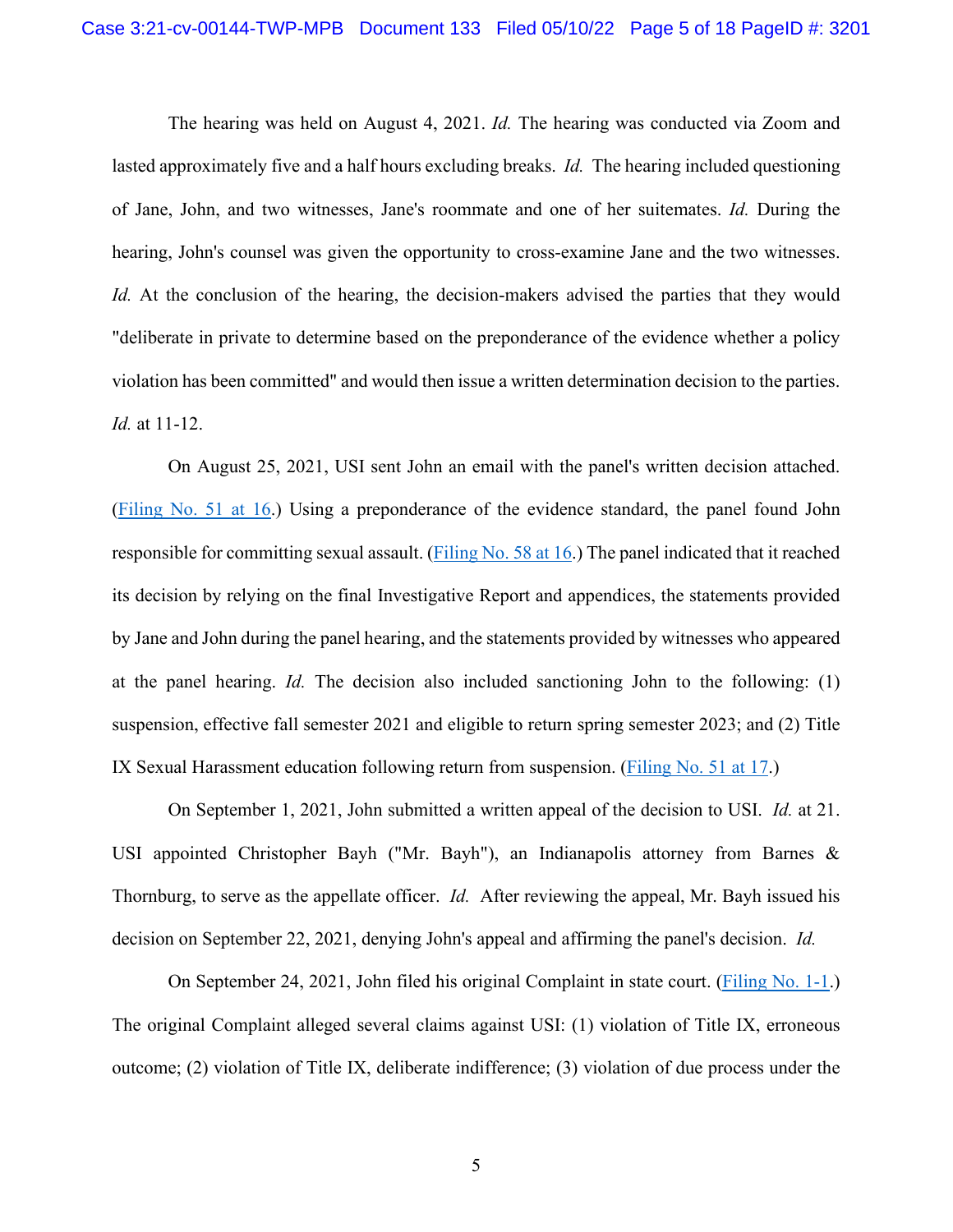Fourteenth Amendment; (4) violation of equal protection under the Fourteenth Amendment; (5) specific performance under contact; (6) judicial review of USI's appeal decision; (7) preliminary and permanent injunction; and (8) temporary restraining order. *Id.* USI removed the case to federal court on September 29, 2021. [\(Filing No. 1.](https://ecf.insd.uscourts.gov/doc1/07318895899)) The Court entered an order extending temporary restraining order issued by the state court, until it rules on the Motion for preliminary injunction. [\(Filing No. 13\)](https://ecf.insd.uscourts.gov/doc1/07318904246). On October 18, 2021, John filed an Amended Complaint which reduced his claims to three: (1) violation of Title IX; (2) preliminary and permanent injunction; and (3) attorneys' fees. [\(Filing No. 27.](https://ecf.insd.uscourts.gov/doc1/07318927575)) The Court heard oral argument on December 17, 2021. [\(Filing No. 105.](https://ecf.insd.uscourts.gov/doc1/07319032390))

## **III. DISCUSSION**

John seeks a preliminary injunction on his Title IX claim to enjoin USI from enforcing a three-semester suspension resulting from a fundamentally unfair disciplinary process. The Court will first address the parties' preliminary motions before addressing the motion for injunctive relief.

#### **A. Preliminary Motions**

Following oral argument on the Motion, John filed two motions to supplement the evidence provided in support of the preliminary injunction. [\(Filing No. 117;](https://ecf.insd.uscourts.gov/doc1/07319076466) [Filing No. 127.](https://ecf.insd.uscourts.gov/doc1/07319100317))<sup>[1](#page-5-0)</sup> The first motion included social media posts from Jane indicating that she was transferring to the University of Kansas. [\(Filing No. 117.](https://ecf.insd.uscourts.gov/doc1/07319076466)) The second was to provide an interrogatory answered by USI indicating that Jane was not currently enrolled at USI for any classes during the Spring 2022 semester. [\(Filing No. 127.](https://ecf.insd.uscourts.gov/doc1/07319100317)) John argues that both pieces of evidence are material to the Court's forthcoming ruling on his Motion for Preliminary Injunction [\(Filing No. 33\)](https://ecf.insd.uscourts.gov/doc1/07318932419), specifically to the

<span id="page-5-0"></span><sup>&</sup>lt;sup>1</sup> USI filed its own motion to supplement evidence [\(Filing No. 128\)](https://ecf.insd.uscourts.gov/doc1/07319102532), and John filed a third motion to supplement evidence as well [\(Filing No. 130\)](https://ecf.insd.uscourts.gov/doc1/07319118286). Both motions have already been granted by the Court. [\(Filing No. 129;](https://ecf.insd.uscourts.gov/doc1/07319103534) [Filing No.](https://ecf.insd.uscourts.gov/doc1/07319125388)  [132.](https://ecf.insd.uscourts.gov/doc1/07319125388))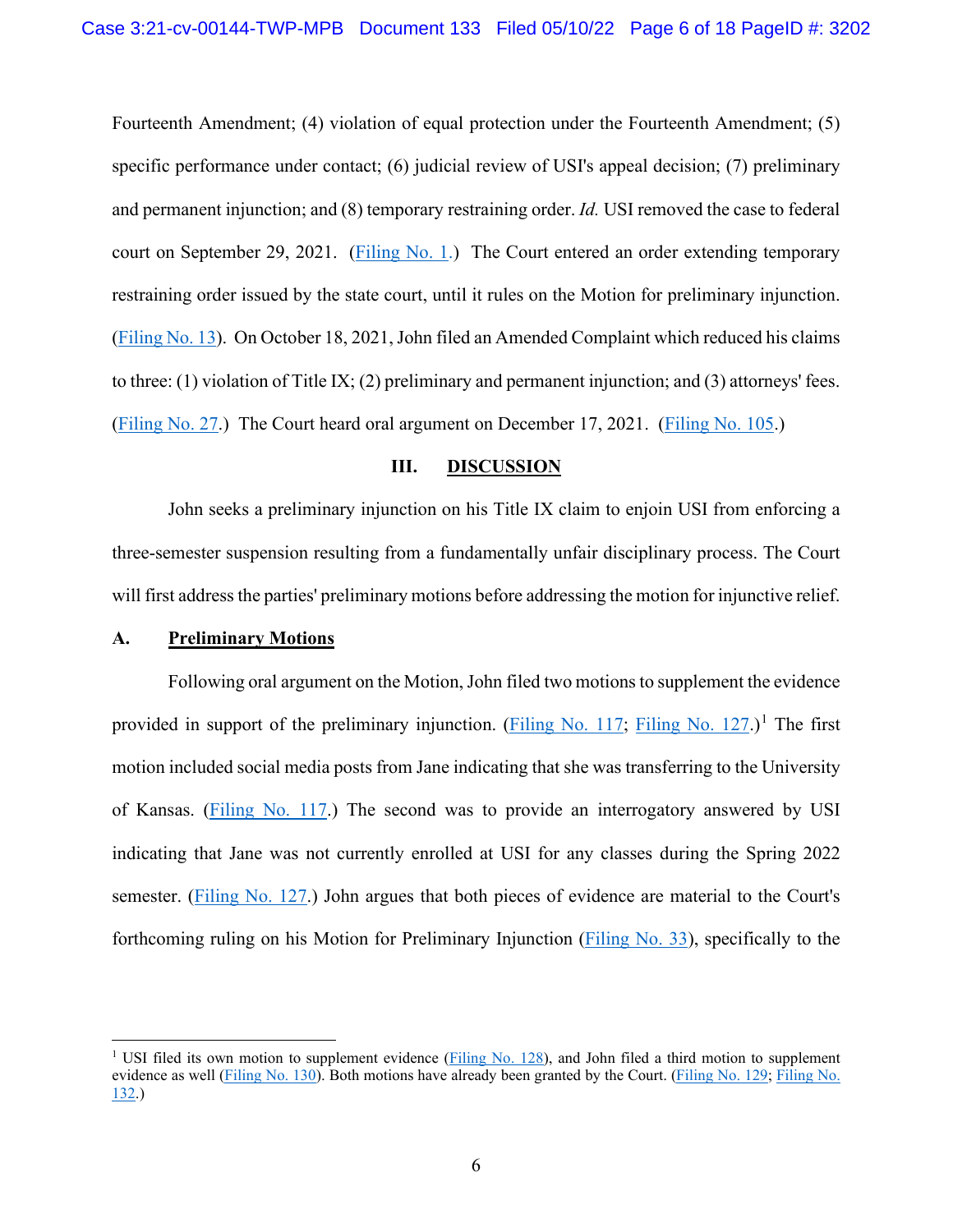balance of harms and public interest elements. The Court has reviewed all of the parties supplemental materials and since it has allowed prior supplements, will grant the pending motions.

## **B. Motion for Preliminary Injunction**

 As previously stated, to obtain a preliminary injunction, John must establish the following factors: (1) that he is likely to succeed on the merits; (2) that he has no adequate remedy at law; (3) that he is likely to suffer irreparable harm in the absence of preliminary relief; (4) that the balance of equities tip in his favor; and (5) issuing the injunction is in the public interest. *Geft*, 922 F.3d at 364. The first two factors are threshold determinations. "If the moving party meets these threshold requirements, the district court 'must consider the irreparable harm that the nonmoving party will suffer if preliminary relief is granted, balancing such harm against the irreparable harm the moving party will suffer if relief is denied.'" *Stuller, Inc. v. Steak N Shake Enterprises, Inc.*, 695 F.3d 676, 678 (7th Cir. 2012) (quoting *Ty, Inc. v. Jones Group, Inc.*, 237 F.3d 891, 895 (7th Cir. 2001)). The Court first considers whether Doe has demonstrated a likelihood of success on the merits regarding his Title IX claim.

Title IX provides that "[n]o person in the United States shall, on the basis of sex, be excluded from participation in, be denied the benefits of, or be subjected to discrimination under any education program or activity receiving Federal financial assistance . . . ." 20 U.S.C. § 1681(a). To support a Title IX claim, a plaintiff must show (1) that the educational institution intentionally discriminated against the plaintiff based on the plaintiff's sex, and (2) that "gender was a motivating factor in the decision to impose the discipline." *Doe v. Indiana Univ.-Bloomington*, 2019 WL 341760, at \*8 (S.D. Ind. Jan. 28, 2019) (quoting *King v. DePauw Univ.*, 2014 WL 4197507, at \*10 (S.D. Ind. Aug 22, 2014)). The formative question the Court must answer is "do the alleged facts,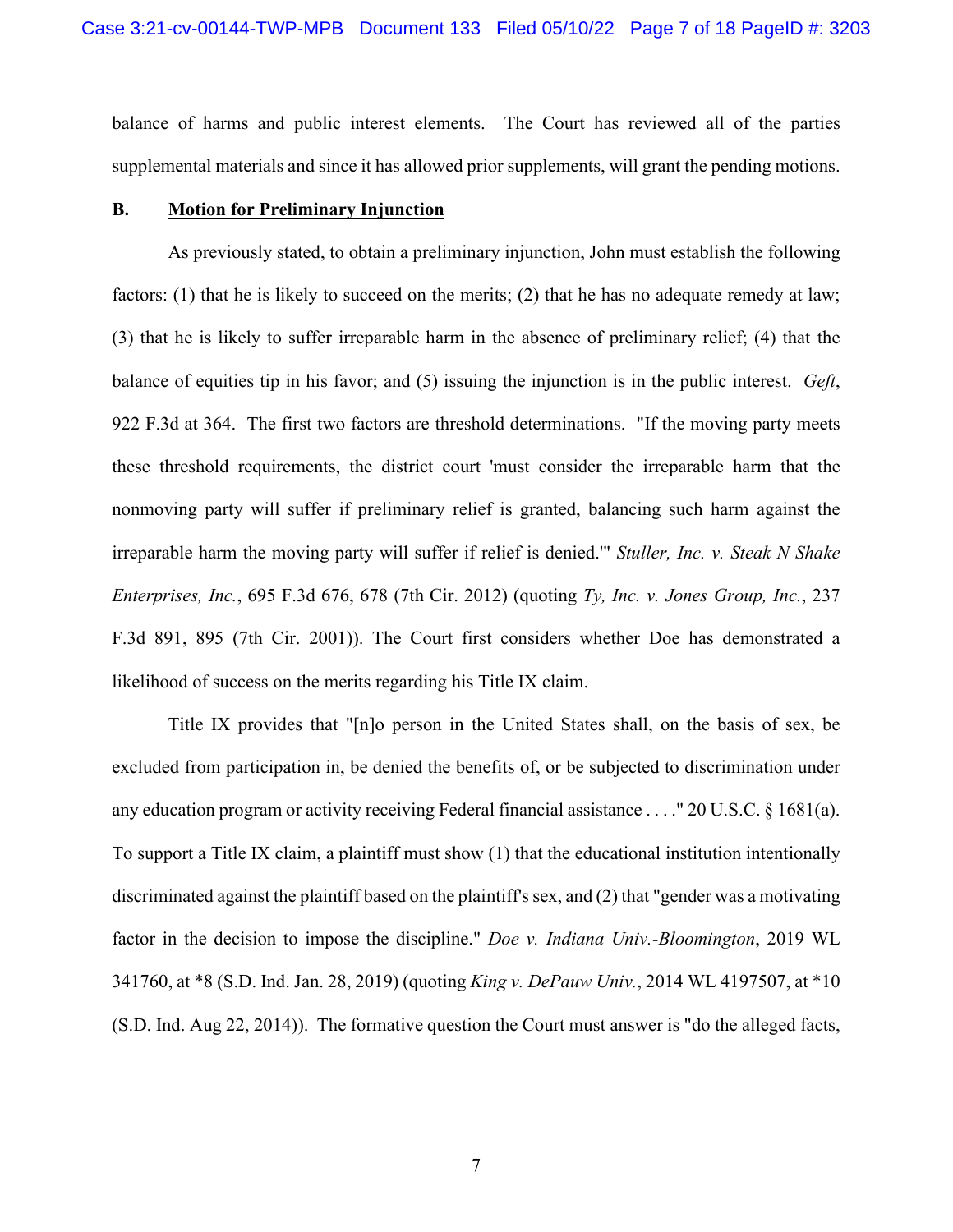if true, raise a plausible interference that [USI] discriminated against [John] on the basis of sex?" *Doe v. Purdue Univ.*, 928 F.3d 652, 667-668 (7th Cir. 2019).

One category of Title IX claims attacking a university's disciplinary proceeding is the "erroneous outcome" claim, where "the plaintiff was innocent and wrongly found to have committed an offense." *Yusuf v. Vassar College*, 35 F.3d 709, 715 (2d Cir. 1994). "A plaintiff alleging an 'erroneous outcome' claim under Title IX must first 'allege particular facts sufficient to cast some articulable doubt on the accuracy of the outcome of the proceedings' and then also 'allege particular circumstances suggesting that gender bias was a motivating factor behind the erroneous finding.'" *Doe v. Purdue Univ*., 281 F. Supp. 3d 754, 774 (N.D. Ind. 2017) (quoting Yusuf, 35 F.3d at 715).

John argues that he is likely to succeed on the merits of his claim because of the numerous violations of 34 C.F.R. § 106.45. John points out that when the Department of Education was adopting this rule, it determined that these policies were needed to " avoid . . . injection of sex-based biases and stereotypes in Title IX proceedings." [\(Filing No. 51 at 28](https://ecf.insd.uscourts.gov/doc1/07318932808?page=28) (citing 85 Fed. Reg. at 30,054).) The Department of Education also stated that failing to comply with this new rule would "constitute[] a violation of [the rule] and potentially, discrimination under Title IX." *Id.* (citing 85 Fed. Reg. at 30,047). In his briefing, John alleges twelve different violations of procedure that support his Title IX claim, which the Court will discuss in turn.

First, during the process of investigating Jane's claim, USI changed its definition for rape from "nonconsensual sexual intercourse" to a term that would include Jane's allegations against John. *Id.* at 28-29. The previous definition aligned with the Federal Bureau of Investigation's definition and, according to John, "the Interim Coordinator, Investigator, Decision Makers, and Appeal Officer knew that 'rape' was nonconsensual intercourse." *Id.* at 29.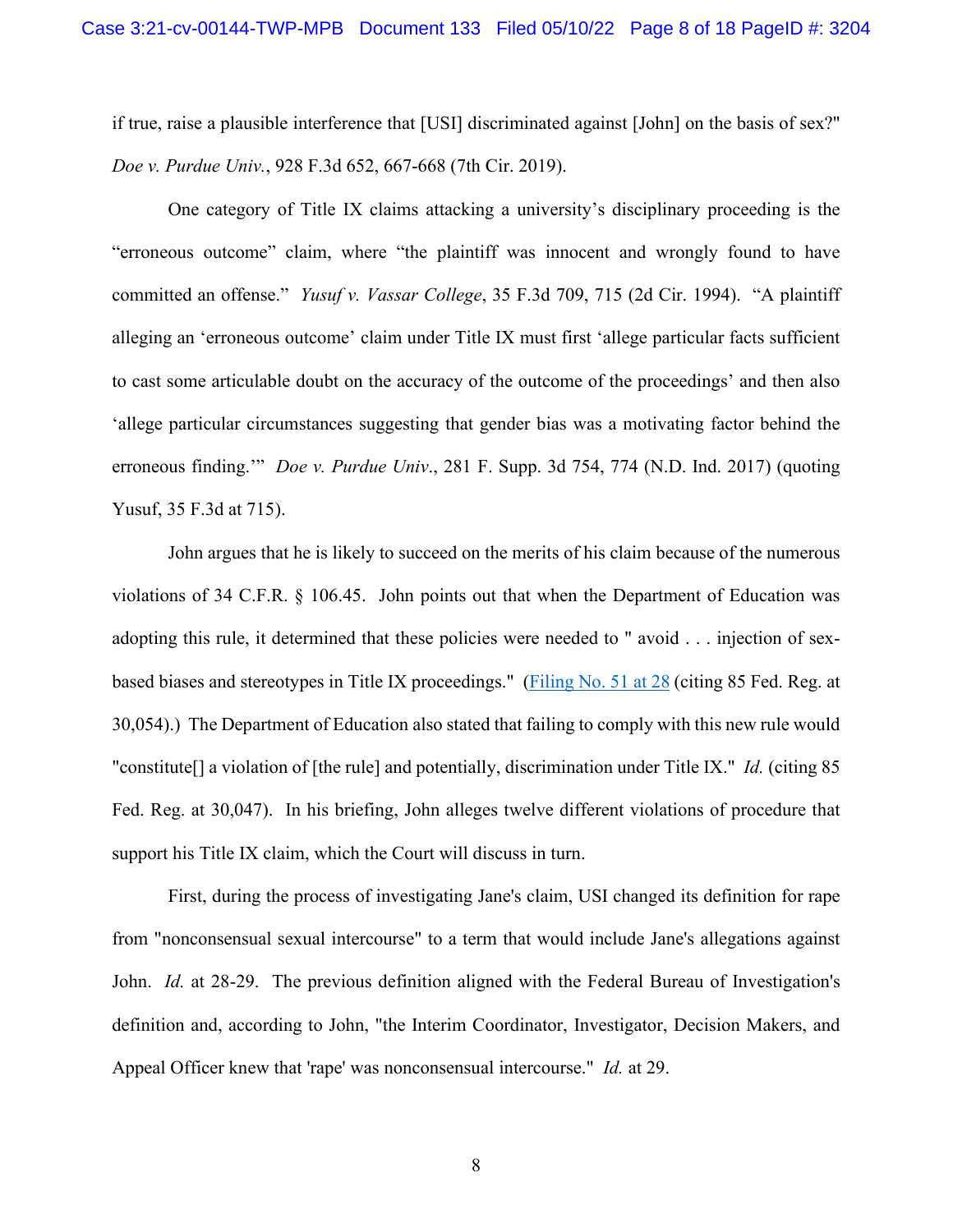Second, 34 C.F.R. 106.45(b)(6)(i) states that decision makers cannot rely on statements by persons who were not subject to cross-examination. *Id.* Despite knowing this, John alleges that the panel "relied on multiple purported statements by female witnesses that Plaintiff sexually assaulted and/or raped them." *Id.*

Third, John contends that USI knew of the six requirements for a written decision under 34 C.F.R  $\S$  106.45(b)(7)(ii)(A)-(F), which require the identification of the allegations of sexual harassment as defined in 34 C.F.R. § 106.30 and a determination as to each allegation. *Id.* John asserts that the Title IX personnel ignored this mandate in its definition of "rape" and in failing to render a determination of Jane's allegation of sexual assault for non-consensual kissing. *Id.*

Fourth, USI repeatedly threatened John with expulsion if he shared information relating to allegations or the process outside of his advisor/council. *Id.* at 30. John contends that Title IX personnel have been trained that this type of threat is prohibited and that a party has the right to share information for purposes of the process and personal support. *Id.*

Fifth, USI implemented a new Title IX policy during the process of investigating Jane's claim to alter the appeal grounds mandated in 34 C.F.R. § 106.45(b)(8)(i). *Id.* According to John, USI restricted appeals to those with "procedural irregularities" involving the "investigation." John argues that this is a clear violation of the Regulations. *Id.*

Sixth, 34 C.F.R. § 106.45(b)(6) restricts evidence of prior sexual relations between Jane and John where consent was not an issue. *Id.* Because John denied that any conduct of a sexual nature alleged by Jane occurred on November 14, 2020, the issue of consent was not relevant to the complaint. *Id.* John asserts that the Title IX personnel ignored their training and addressed prior sexual relations at all stages of the process. *Id.*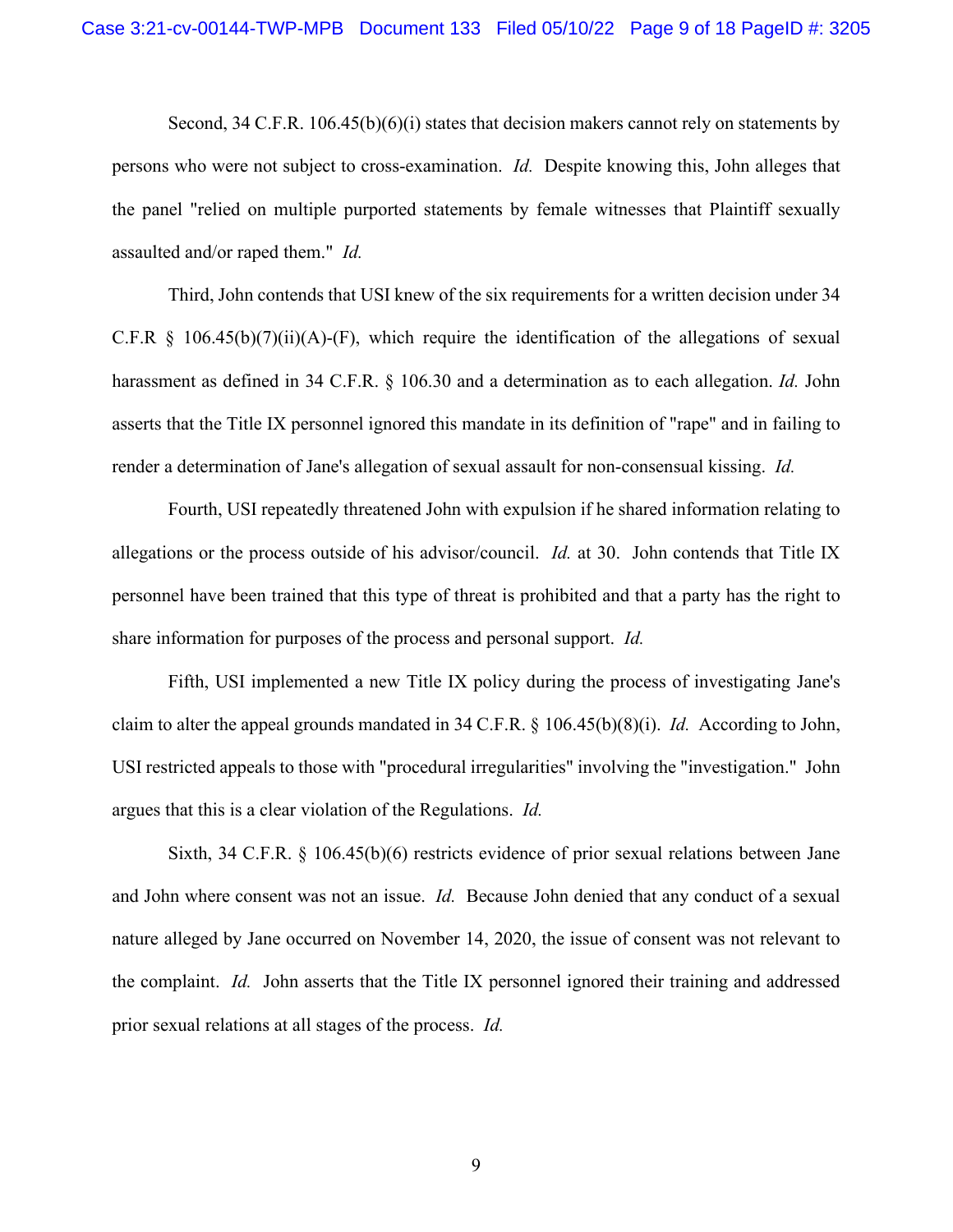Seventh, John argues that the Title IX personnel were trained in the prohibition in 34 C.F.R.  $\S$  106.45(b)(1)(ii) that "credibility determinations may not be based on a person's status as a ... respondent." *Id.* at 30. John contends that the panel ignored this mandate when it made a determination of credibility, in part, based on his status as a respondent because he "has a motivation to falsify information" as he "will likely face a sanction if found responsible." *Id.* at 31.

Eighth, USI did not provide him with written notice of Jane's allegations until after the investigation was complete and just prior to the hearing. *Id.* at 31. Additionally, USI misrepresented the existence of Jane's written complaint and the information it contained. *Id.* John contends that 34 C.F.R. § 106.45(b)(2)(B) requires prompt disclosure of information known by USI and the specifics of Jane's allegations of sexual assault. *Id.*

Ninth, under 34 C.F.R.  $\S$  106.45(b)(5)(i), (vi)-(vii), the burden of proof and the burden of gathering evidence was on USI not John, the investigator was to provide access to all information directly related to the allegations to John, and the investigator was to create a report that summarizes the relevant evidence. *Id.* at 31-32. John contends that the investigator did not obtain relevant evidence from Jane or her roommates, did not provide him with access to the Sheriff's Office's interview with Jane's roommate, and he did not redact irrelevant information nor include relevant videos in the report that was submitted to the panel. *Id.* Additionally, contrary to the regulations, John asserts that the Appeal officer imposed the burden of gathering evidence and proof on John and his counsel. *Id.*

Tenth, Title IX personnel were required to make an "objective evaluation of all relevant evidence" pursuant to 34 C.F.R. § 106.45(b)(1)(ii). *Id.* at 32. John, however, contends that both the panel and the appeal officer ignored this regulation when reaching both of their decisions. *Id.* For the panel, John argues that the hearing officer used leading and suggestive questioning to get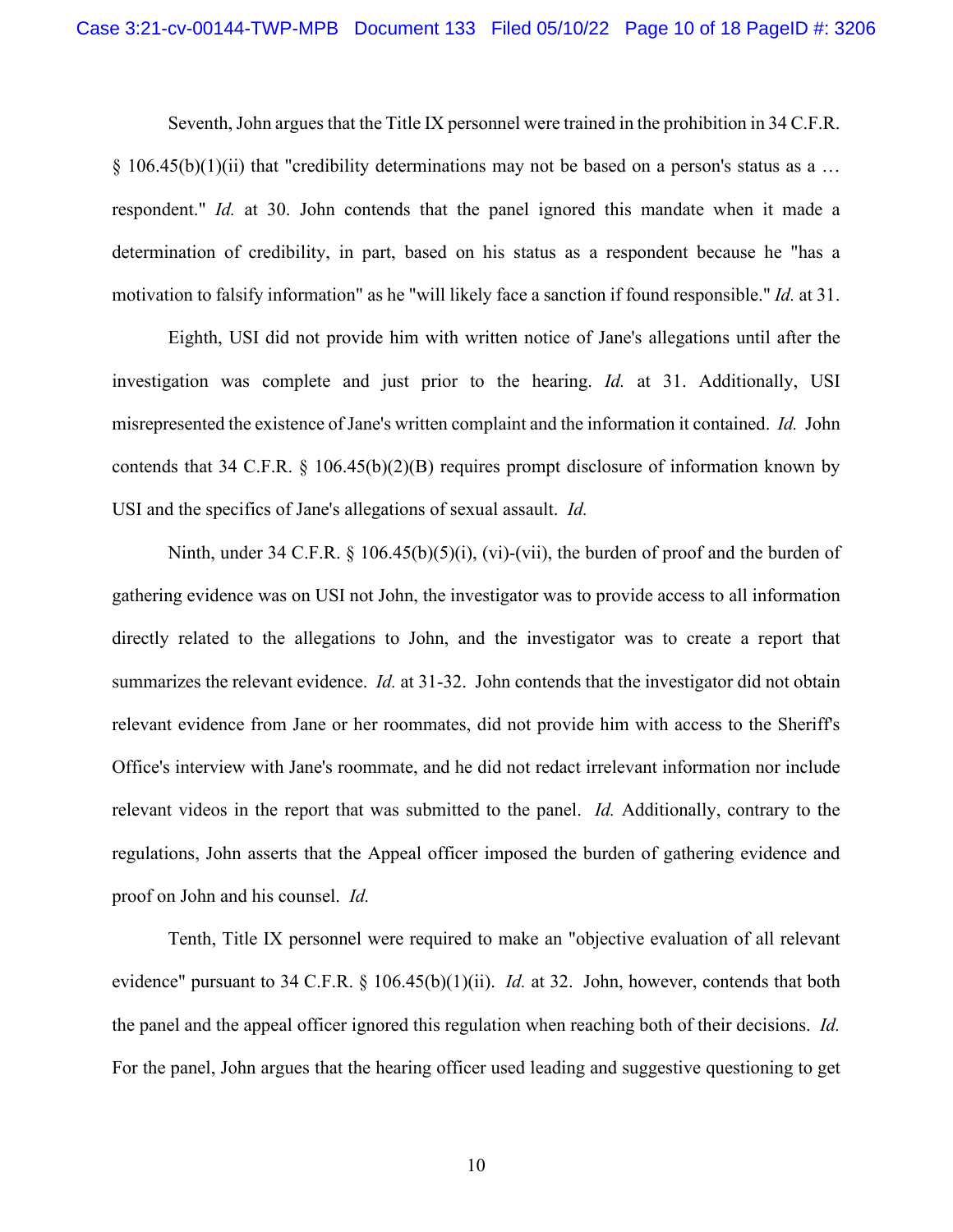John to agree to a timeline that the panel manufactured. *Id.* John alleges that the panel ignored their training on authenticity and relied on photographs "not in evidence" to manufacture their timeline. *Id.* Additionally, John alleges that the decision makers ignored Jane's admission that her allegation of sexual assault for kissing was false when finding that the remainder of her testimony was credible. *Id.*

Eleventh, USI was experiencing substantial criticism for its alleged inaction on Title IX complaints. *Id.* at 33. John argues that because of this criticism, USI shut down comments on the Men's Athletic Instagram page, blocked certain persons from posting comments, and issued a social media post asserting that it takes allegations of sexual misconduct seriously. John alleges that this criticism is what led USI to decide against him.

Finally, John asserts that all the individuals involved in the Title IX process "ignored their training, the applicable policy, and the Title IX requirements." *Id.* John, by restating the various violations previously mentioned, asserts that this resulted in various violations of 34 C.F.R. 106.45. *Id.* Without citing any additional information, John concludes that "[t]hese numerous substantive and procedural irregularities evidence a process motivated by gender bias against Plaintiff and in favor of Jane doe." *Id.* at 36.

In response, USI first points out that John was an invitee under a license pursuant to the implied contract of enrollment between USI and John. [\(Filing No. 58 at 20.](https://ecf.insd.uscourts.gov/doc1/07318956991?page=20)) USI contends that it has statutory authority under Indiana law to regulate John's conduct as a USI student. *Id.* (citing Ind. Code § 21-39-2-3). This statutory authority authorizes USI "to construct [its] own disciplinary procedures," and as a USI student, John contractually agreed to USI's procedures for deciding Jane's allegation, including USI's appeal process. *Id.* USI argues that its appeal process was John's final remedy for his grievances regarding the due process that USI promised to John. *Id.* at 21.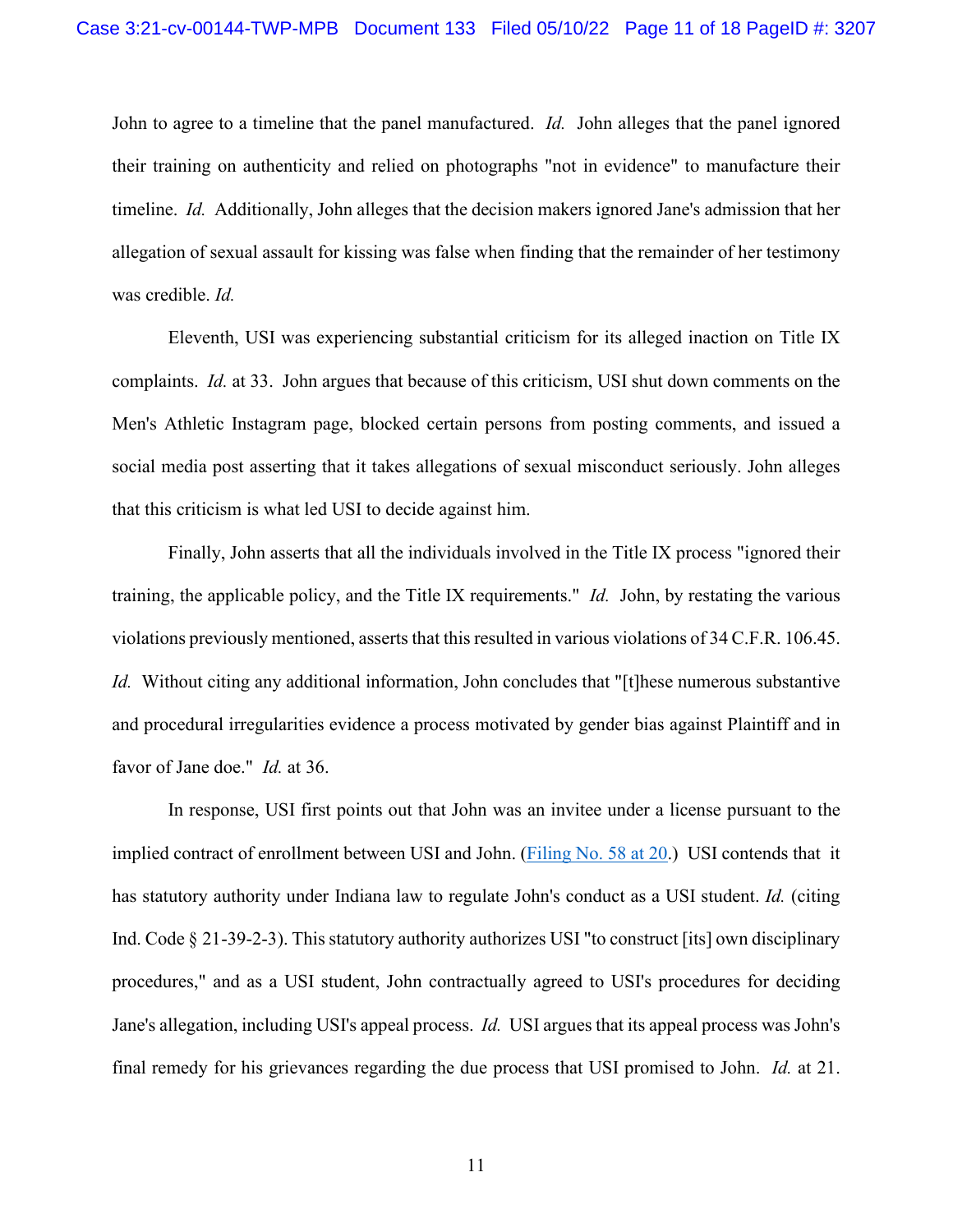The appeal decision was the final, non-appealable procedural event. *Id.* USI contends that John does not and cannot argue that he contracted for a stay of a disciplinary suspension, pending the arguments that he is presenting to the Court. *Id.*

Next, USI points out that John's Amended Complaint, which is now limited to a Title IX claim, requires that he show that "sex was a motivating factor in [the] university's decision to discipline a student." *Id.* (quoting *Doe v. Purdue Univ.*, 928 F.3d at 667-68). USI argues that John appears to allege "bias" from the Title IX personnel on four grounds: (1) procedural irregularities, (2) relevance of evidence received, (3) choice of words and solicitude to witnesses, and (4) evaluation of impeachment evidence. *Id.* USI contends that none of these arguments show bias based on John's gender. *Id.*

USI next contends that any events prior to the August 4, 2021 hearing are immaterial to the criteria for preliminary injunctive relief. *Id.* at 22. If John perceived any imminent or prospective harm from anything that happened prior to August 4, 2021, he would have filed his lawsuit much sooner. *Id.* "A preliminary injunction does not rewind the clock to address the events that occurred months ago. A preliminary injunction ordinarily only exists to preserve the status quo." *Id.* (citing *Long v. Brown*, No. 2:14-cv-00381-JMS-WGH, 2015 WL 4162809, at \*2 (S.D. Ind. July 9, 2015)). USI argues that the panel has made their decision, and the suspension is imminent. *Id.* at 22-23. The administrative process has been completed and USI argues that John has failed to allege any rule authorizing a stay of implementation of the final, non-appealable outcome. *Id.* at 23. According to USI, John cannot now invoke Title IX as a shield against "prompt corrective measures" that should commence no later than completion of Title IX's "Grievance process for formal complaints of sexual harassment." *Id*. at 23-24.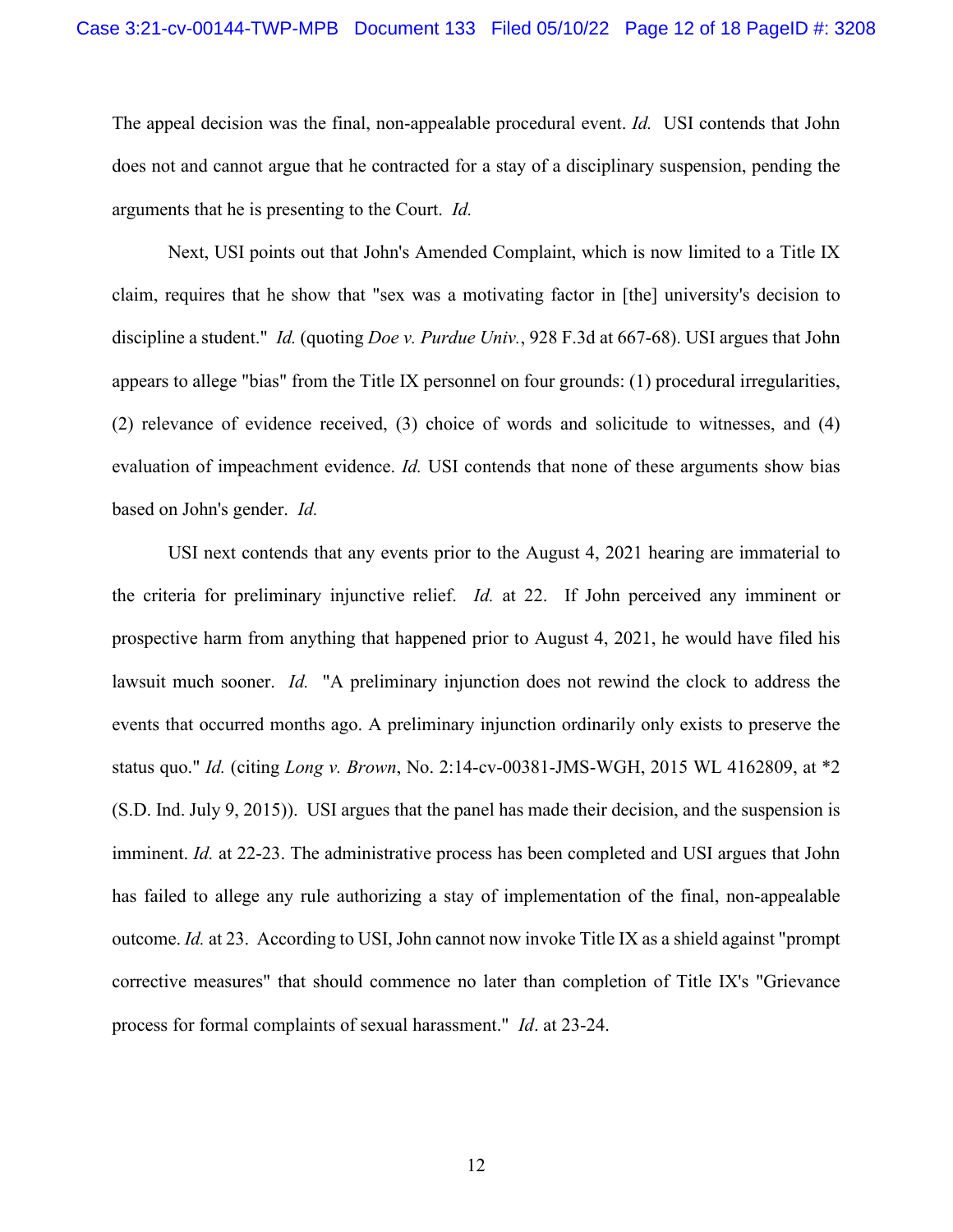USI argues that alleged errors of administrative due process, without more, is not probative of discriminatory intent. *Id.* at 24. For his theory of relief, USI contends that John needs to show the alleged procedural flaws were not errors at all, but rather were intentional steps in an anti-male scheme. *Id.* at 25. USI contends that John offers no evidence for such a scheme and that, in fact, the evidence is compelling in favor of USI's "good-faith and diligent commitment to truth-finding and evenhandedness." *Id.* USI notes that John and his legal team participated in identifying the issues for the hearing, finalizing the investigation record for the panel, and confirming the procedures and rules for the hearing. *Id.* John, and likely his legal team, sent a response to the investigative report that included the following:

- The Written Response does not allege any anti-male bias on the part of the investigator or anyone else associated with USI's process.
- The Written Response opens the door to a new impeachment theory: "[Jane] may have been pressured by [Jane's roommate] to make the false report against me because [Jane's roommate] has made numerous online posts falsely accusing me of assaulting other USI women and demanding I be removed as a member of the USI Men's Soccer Team. There is absolutely no basis for such defamatory statements, and no USI student or other woman has made any assault accusation against me—because none have ever occurred."
- The Written Response is silent on the investigation report's quotation of John's statement that his history of touching Jane was limited to cuddling and kissing.
- The Written Response does not contend that Jane was confusing the night in question with a prior occasion on which John fingered Jane's vagina.

*Id.* at 25-26. In addition, neither John nor his legal team raised any issues during their meeting with the Interim Title IX Coordinator the day before the hearing. *Id.* at 26. Both John and his legal team also expressly affirmed on the record that the hearing process was understood and accepted. *Id.* According to USI, at no point during or after the hearing did John or his counsel express any objection or concern about the hearing or investigative process. *Id.*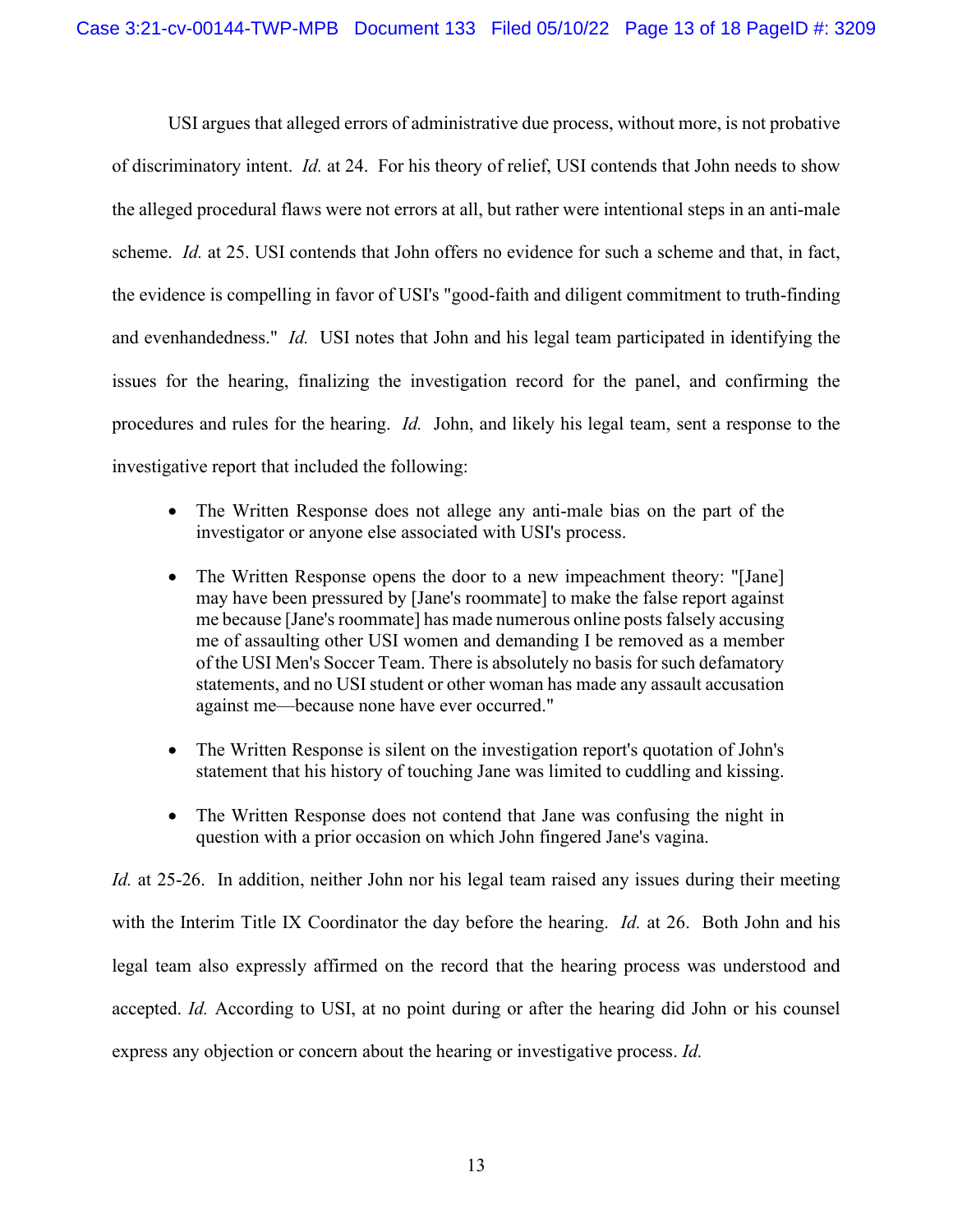Finally, USI contends that John supplied no evidence of anti-male bias in the panel's weighing of the evidence or the appellate officer's determination of John's appeal. *Id.* USI argues that John cannot prove anti-male bias by pointing out issues with the text of rules or procedures, nor can he show that the text of any University policy or procedure had an anti-male effect. *Id.* Based on John's written response to the investigative report, his original strategy was to attribute defamatory motives to Jane and her friends. *Id.* at 27. John maintained that he never joined Jane in her bed on November 14, 2020, did not touch Jane's breasts, and did not touch Jane's vagina that same morning. *Id.* However, at the hearing John pivoted to "a more conciliatory strategy." *Id.* At the hearing John admitted for the first time that he did, in fact, touch Jane in the ways she alleged, but only with her consent and only on a different occasion when she was sober. *Id.* Further, John testified that he believed that Jane's allegation was not intentionally false, but rather she was just confused, which Jane later denied. *Id.* USI argues that John's allegation of anti-male bias did not occur until after he received the panel ruling and "learned how badly his 'confusion' argument had impeached his credibility." *Id.* USI asserts that John has pointed to no gender bias on the part of the Title IX personnel or in their decision. *Id.* at 28-29. It asserts that the panel heard John change his story during the hearing, as well as heard from other witnesses that they observed John laying in Jane's bed despite his denying it. *Id.* This was enough, USI contends, for the panel to reach its decision and none of the alleged procedural irregularities demonstrate antimale bias. *Id.*

At oral argument, John referenced a USI school newspaper article that accused USI of not taking allegations of sexual misconduct seriously and "allowing a rapist to run on campus." [\(Filing](https://ecf.insd.uscourts.gov/doc1/07319042774?page=18)  [No. 109 at 18.](https://ecf.insd.uscourts.gov/doc1/07319042774?page=18)) He argued that because of "public pressure", USI made him the sacrificial male lamb and intentionally withheld exculpatory evidence concerning credibility. *Id*. at 34. But John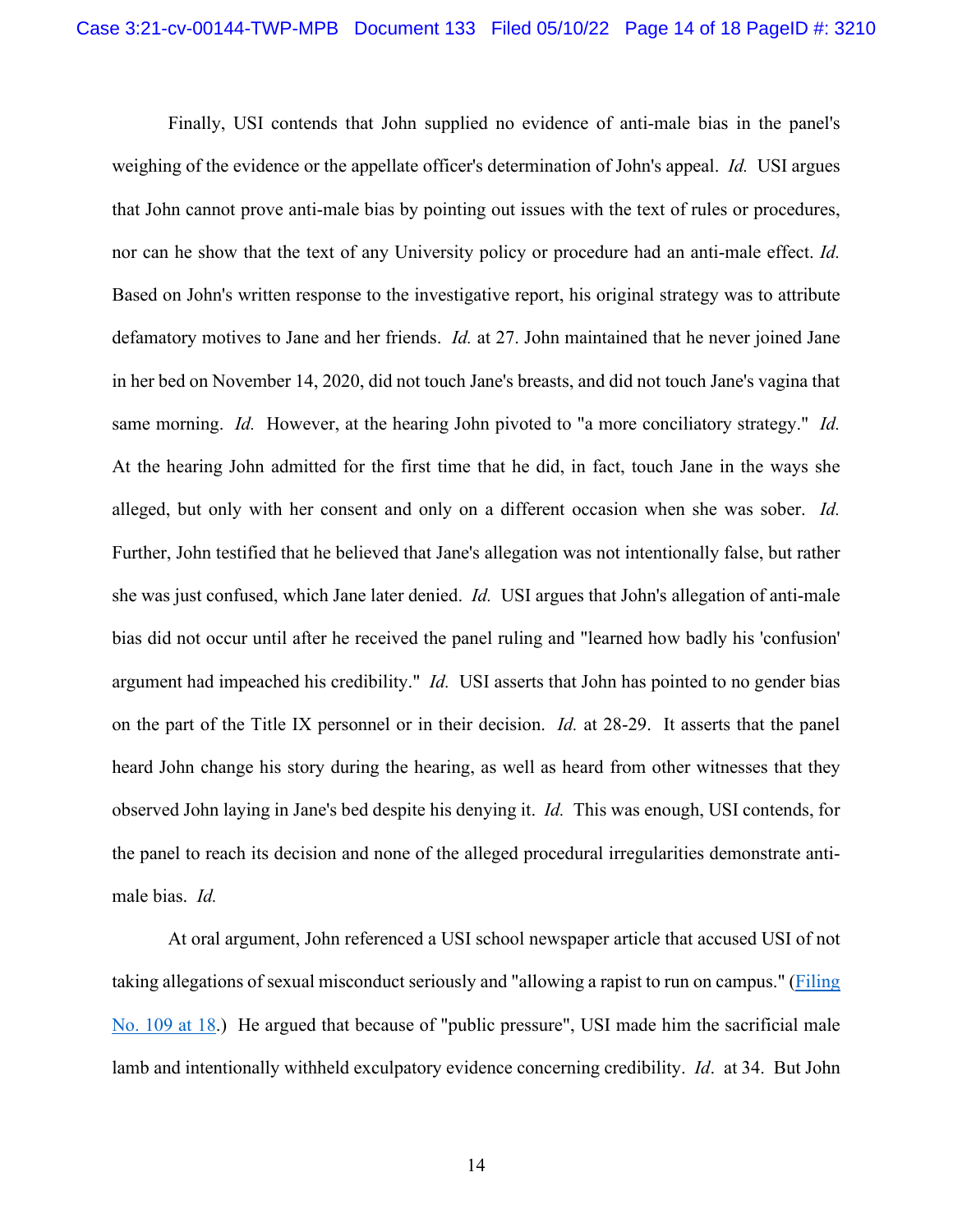has produced no evidence to support his assertion that USI's erroneous decision was based on male gender bias. As noted in *Doe v. Columbia College Chicago*, 299 F.Supp 939, 954 (N.D.I.L. 2017), several courts have similarly rejected erroneous outcome claims based upon allegations of general anti-male bias resulting from public and government pressure. *See, e.g.*, *Doe v. [Cummins](https://1.next.westlaw.com/Link/Document/FullText?findType=Y&serNum=2040461671&pubNum=0006538&originatingDoc=I814e2c00ba0b11e7a814f1ab34e02c4f&refType=RP&fi=co_pp_sp_6538_452&originationContext=document&transitionType=DocumentItem&ppcid=46c95a2b29cf4275957d59e0c45d0a6e&contextData=(sc.Search)#co_pp_sp_6538_452)*, 662 [Fed.Appx. 437, 452 \(6th](https://1.next.westlaw.com/Link/Document/FullText?findType=Y&serNum=2040461671&pubNum=0006538&originatingDoc=I814e2c00ba0b11e7a814f1ab34e02c4f&refType=RP&fi=co_pp_sp_6538_452&originationContext=document&transitionType=DocumentItem&ppcid=46c95a2b29cf4275957d59e0c45d0a6e&contextData=(sc.Search)#co_pp_sp_6538_452) Cir. 2016) (rejecting plaintiff's claim that university adopted malebiased sexual assault investigation procedures to appease federal government); *[Xiaolu Peter](https://1.next.westlaw.com/Link/Document/FullText?findType=Y&serNum=2035747704&pubNum=0007903&originatingDoc=I814e2c00ba0b11e7a814f1ab34e02c4f&refType=RP&fi=co_pp_sp_7903_474&originationContext=document&transitionType=DocumentItem&ppcid=46c95a2b29cf4275957d59e0c45d0a6e&contextData=(sc.Search)#co_pp_sp_7903_474) Yu v. Vassar Coll.*[, 97 F.Supp.3d 448, 474–75 \(S.D.N.Y. 2015\),](https://1.next.westlaw.com/Link/Document/FullText?findType=Y&serNum=2035747704&pubNum=0007903&originatingDoc=I814e2c00ba0b11e7a814f1ab34e02c4f&refType=RP&fi=co_pp_sp_7903_474&originationContext=document&transitionType=DocumentItem&ppcid=46c95a2b29cf4275957d59e0c45d0a6e&contextData=(sc.Search)#co_pp_sp_7903_474) (rejecting plaintiff's claim because he did not provide statements by university officials showing discriminatory intent or statistical evidence that "males invariably lose" when charged with sexual misconduct and thus did not "provide any evidence suggesting that the outcome was born out of gender bias"); *[Doe](https://1.next.westlaw.com/Link/Document/FullText?findType=Y&serNum=2041740365&pubNum=0007903&originatingDoc=I814e2c00ba0b11e7a814f1ab34e02c4f&refType=RP&fi=co_pp_sp_7903_1077&originationContext=document&transitionType=DocumentItem&ppcid=46c95a2b29cf4275957d59e0c45d0a6e&contextData=(sc.Search)#co_pp_sp_7903_1077) v. Univ. of Colo.*[, 255 F.Supp.3d 1064, 1077 \(D. Colo. 2017\)](https://1.next.westlaw.com/Link/Document/FullText?findType=Y&serNum=2041740365&pubNum=0007903&originatingDoc=I814e2c00ba0b11e7a814f1ab34e02c4f&refType=RP&fi=co_pp_sp_7903_1077&originationContext=document&transitionType=DocumentItem&ppcid=46c95a2b29cf4275957d59e0c45d0a6e&contextData=(sc.Search)#co_pp_sp_7903_1077) ("pressure from the  $\lceil \cdot \rceil$  government to investigate sexual assault allegations more aggressively—either general pressure exerted by the Dear Colleague Letter or specific pressure exerted by an investigation directed at the University, or both—says nothing about the University's alleged desire to find men responsible because they are men.").

John also argues the totality of the evidence supports a plausible inference of gender bias, but even if John is correct regarding the numerous policy violations made by USI, he has failed to demonstrate that the cause of any of these irregularities originated from an individual's animosity towards his male sex. Instead, most of John's arguments appear to show his disagreement with the weighing of evidence and credibility determinations made by the panel and appellate hearing officer. No evidence of statements or conduct demonstrating gender bias or discrimination have been presented. John's numerous complaints about USI's Title IX grievance process, at most, amount to a claim that USI favors complainants over respondents. Most courts, however, that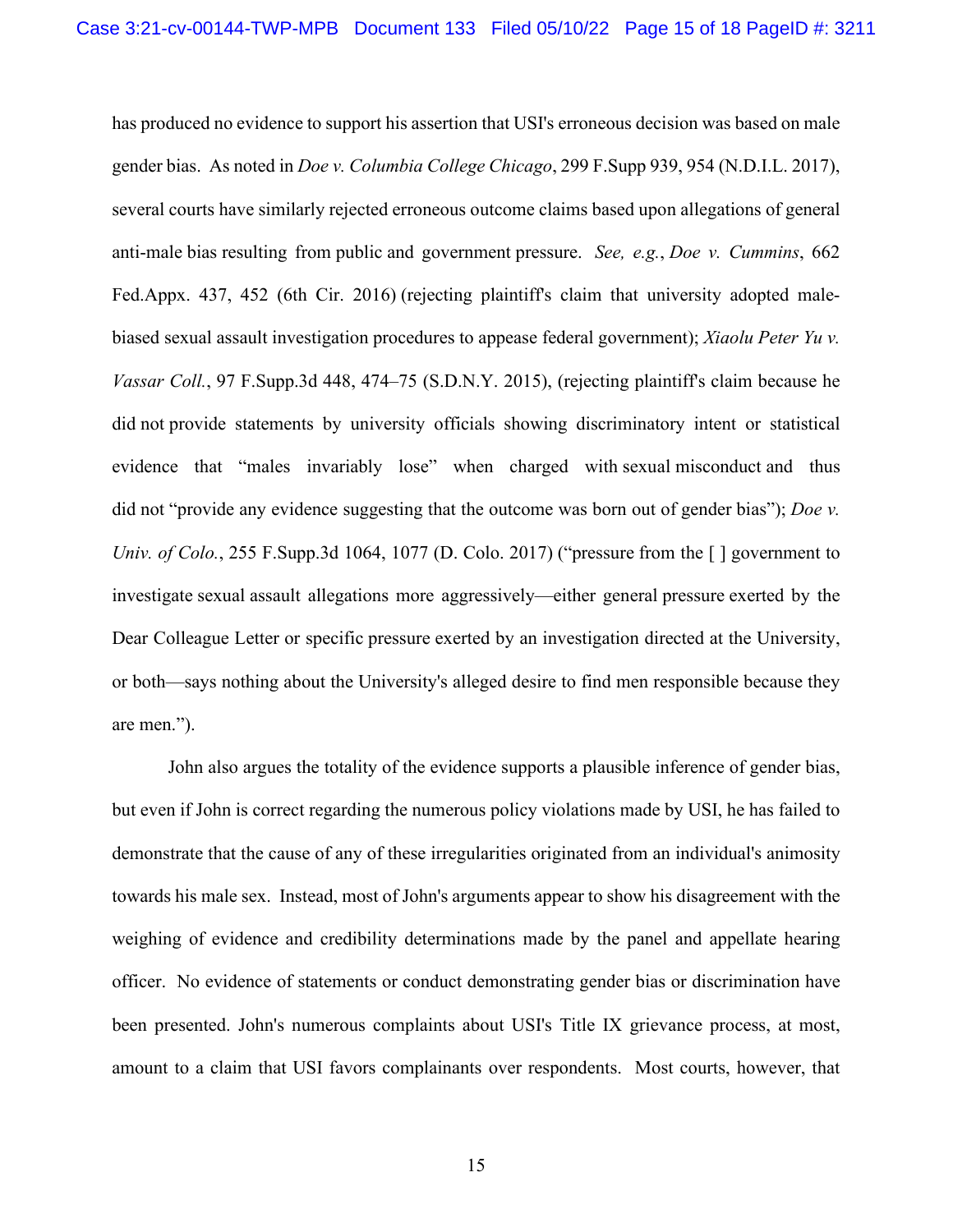have addressed the issue of whether anti-male bias can be reasonably inferred from evidence of a school's anti-respondent bias "have concluded that evidence of a school's anti-respondent bias does not create a reasonable inference of anti-male bias." *Doe v. University of Denver*, 952 F.3d 1182, 1196 (10th Cir. 2020) (collecting cases); *see also Doe v. Trustees of Indiana Univ.*, No. 1:21-cv-00973-JRS-MPB, 2021 WL 2982186, at \*5 (S.D. Ind. July 15, 2021). Based upon the Court's review and analysis of the evidence and arguments, the Court concludes that John does not have a reasonable likelihood of success on the merits of his Title IX claim.

#### **C. Irreparable Harm**

Having found that John's Title IX claims show no likelihood of succeeding on the merits, the will only briefly analyze his irreparable harm claim; after all, IU has successfully demonstrated that John cannot satisfy the requirements for receiving preliminary injunctive relief. The irreparable harm alleged by John is "the loss of his education and educational related activities at USI from present to Spring Semester 2023, the continuing and permanent harm from a gap in his educational records, [and] his branding as a rapist and the finding of guilt as to sexual assault." [\(Filing No. 27 at 69\)](https://ecf.insd.uscourts.gov/doc1/07318927575?page=69). During oral argument, USI asserted that transcripts do not display disciplinary status. And s USI argued, John has only been suspended for three-semesters, not expelled. When the suspension runs its course and John complies with the conditions of reenrollment, USI asserts that he will have the same educational opportunity at USI that he has presently.

The Court agrees, the harms alleged are not actual or likely. John tenders no evidence that there is "disciplinary mark" on his "USI transcript" [\(Filing No. 51 at 47\)](https://ecf.insd.uscourts.gov/doc1/07318932808?page=47) nor any evidence that he has attempted to transfer to any institution. A plaintiff cannot obtain a preliminary injunction by speculating about hypothetical future injuries. *E. St. Louis Laborers' Local 100 v. Bellon Wrecking*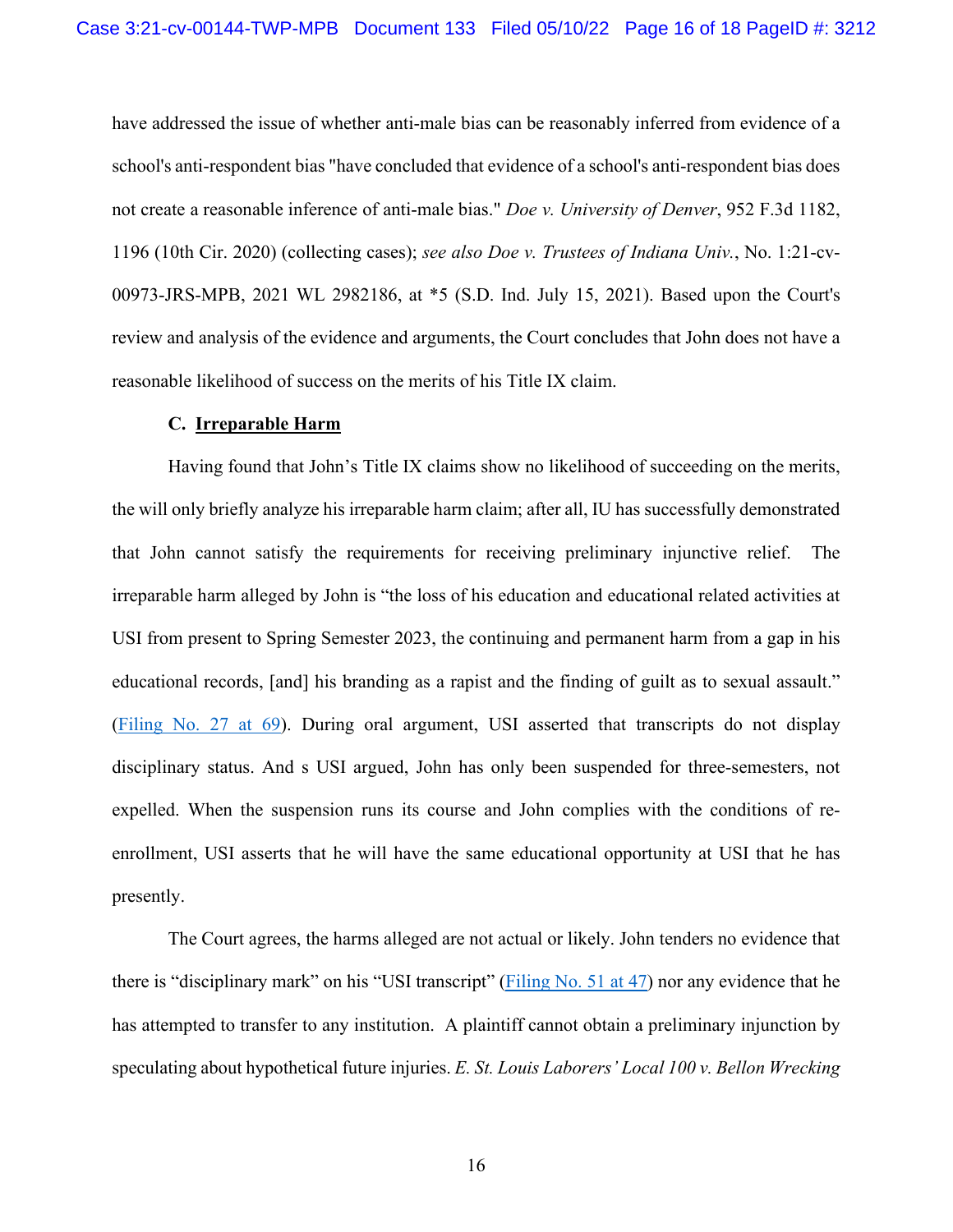*& Salvage Co.*, 414 F.3d 700, 705-06 (7th Cir. 2005). The threatened injury must be "more than mere speculation." *Janvey v. Alguire*, 647 F.3d 585, 601 (5th Cir. 2011). On the record before the Court, John's alleged harms are not irreparable.

## **IV**. **CONCLUSION**

John Doe has failed to satisfy either of the threshold requirements for injunctive relief, therefore the Court need not balance the hardship between the parties or determine the public interest. For the foregoing reasons, John Doe's Supplemental Motion to Supplement Preliminary Injunction Evidentiary Submission [\(Filing No. 117\)](https://ecf.insd.uscourts.gov/doc1/07319076466) and Second Motion to Supplement Preliminary Injunction Evidentiary Submission [\(Filing No. 127\)](https://ecf.insd.uscourts.gov/doc1/07319100317) are **GRANTED** but his Motion for Preliminary Injunction [\(Filing No. 33\)](https://ecf.insd.uscourts.gov/doc1/07318932419) is **DENIED**.

### **SO ORDERED.**

Date: 5/10/2022

Hon. Tanya Walton Pratt, Chief Judge **United States District Court** Southern District of Indiana